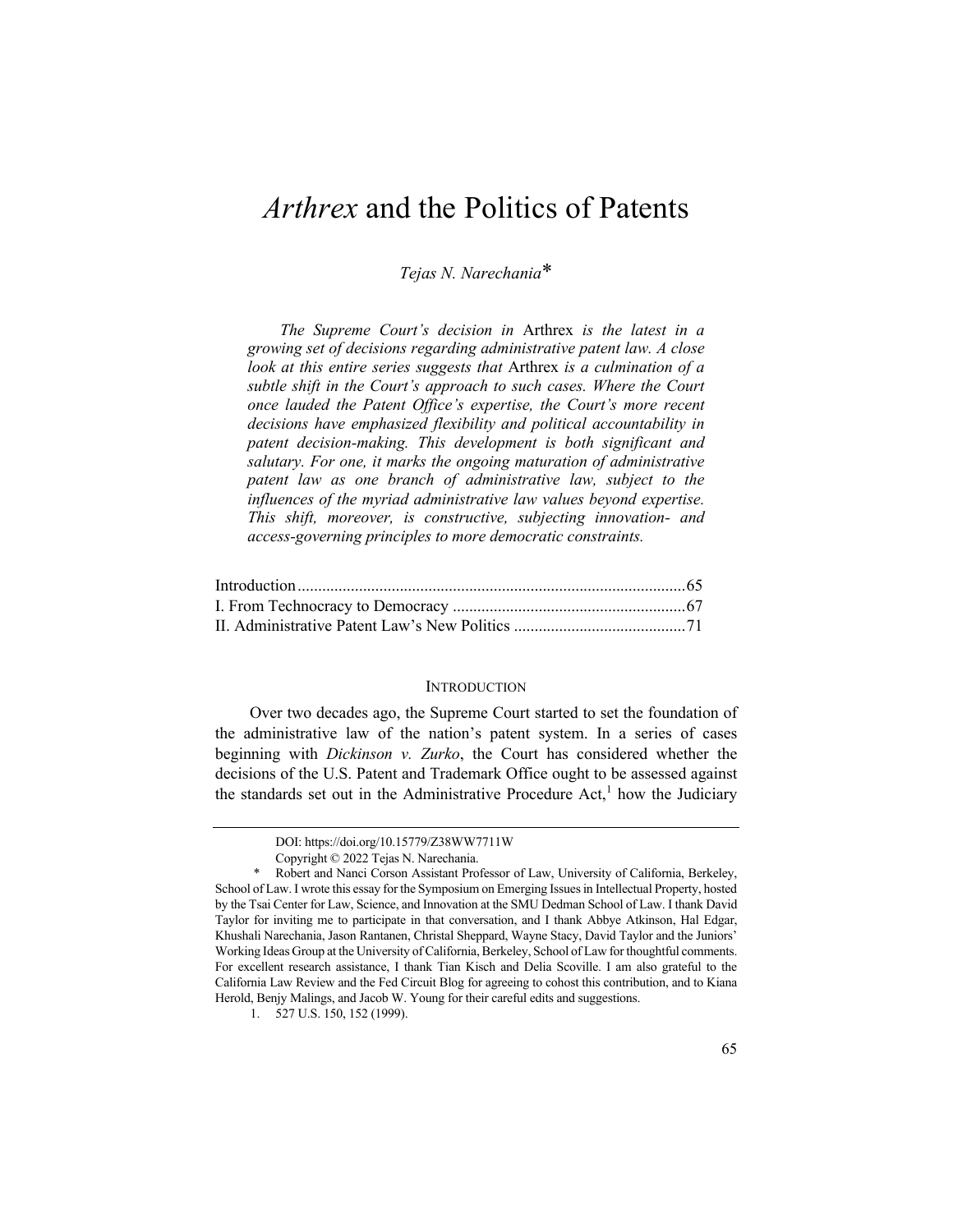may review that agency's statutory interpretations,<sup>2</sup> and when the presumption of reviewability applies to its decisions, $3$  among other administrative law questions. The Court's decision in *Arthrex* offers yet one more example of such a case, considering how the Constitution's Appointments Clause applies to members of the Patent Office and its Patent Trial and Appeal Board.<sup>4</sup>

A close look at this series of decisions reveals a subtle shift in the Court's reasoning—one that mirrors trends in the Court's administrative law jurisprudence more generally.<sup>5</sup> Where the Court once extolled the values of technocratic decision-making and lauded the Patent Office's expertise, the Court's more recent decisions have confirmed the agency's flexibility to change governing standards, have noted the possibility for varying patent policy preferences across administrations, and have emphasized the concomitant need for political accountability in the Patent Office. Compare, for example, the Court's decisions in *Dickinson* and *Arthrex*. In *Dickinson*, decided in 1999, the Court reasoned that the Patent Office "is an expert body [that] can better deal with the technically complex subject matter" of most patent applications and "consequently deserves deference."<sup>6</sup> But the Court's 2021 decision in *Arthrex* rests on a decidedly different ground. *Arthrex* stressed the need for political accountability, explaining that the agency's structure must ensure that the Patent Office's Director "take responsibility" for the agency's decisions, i.e., its policy choices and applications thereof.7

In short, as agency expertise has mattered less to the Court's decisions in such cases, values such as flexibility and accountability have proved more important to the Court's reasoning. Indeed, in *Arthrex*, the Court restructured the Patent Office's design, subordinating its board of expert, technical adjudicators to the policy judgments of the agency's political leadership.

This development is important. For one, it marks the ongoing maturation of administrative patent law—i.e., administrative law's application to our patent regime—as one branch of administrative law, subject to the influences of the myriad administrative law values beyond expertise.<sup>8</sup> Moreover, this shift is to administrative patent law's benefit: It is high time that we—the patent law community—embrace the need for greater accountability in patent administration. Such decisions are political, by which I mean they reflect some

<sup>2</sup>*. See*, *e.g.*, Cuozzo Speed Techs. v. Lee, 136 S. Ct. 2131, 2136 (2016); *see also* SAS Inst. v. Iancu, 138 S. Ct. 1348, 1352–53 (2018).

<sup>3</sup>*. See*, *e.g.*, Cuozzo, 136 S. Ct. at 2140–41; *see also* Thryv, Inc. v. Click-To-Call Techs., 140 S. Ct. 1367, 1370 (2020).

<sup>4.</sup> United States v. Arthrex, Inc., 141 S. Ct. 1970, 1978–81 (2021).

<sup>5</sup>*. See* Benjamin Eidelson, *Reasoned Explanation and Political Accountability in the Roberts Court*, 130 YALE L.J. 1748, 1755–57 (2021).

<sup>6.</sup> Dickinson, 527 U.S. at 160–61.

<sup>7.</sup> Arthrex, 141 S. Ct. at 1981–82.

<sup>8</sup>*. Cf.* Tejas N. Narechania, *Defective Patent Deference*, 95 WASH. L. REV. 869, 903 (2020) (noting that accountability, expertise, flexibility, and reasoned public deliberation are among the values served by administrative law doctrines).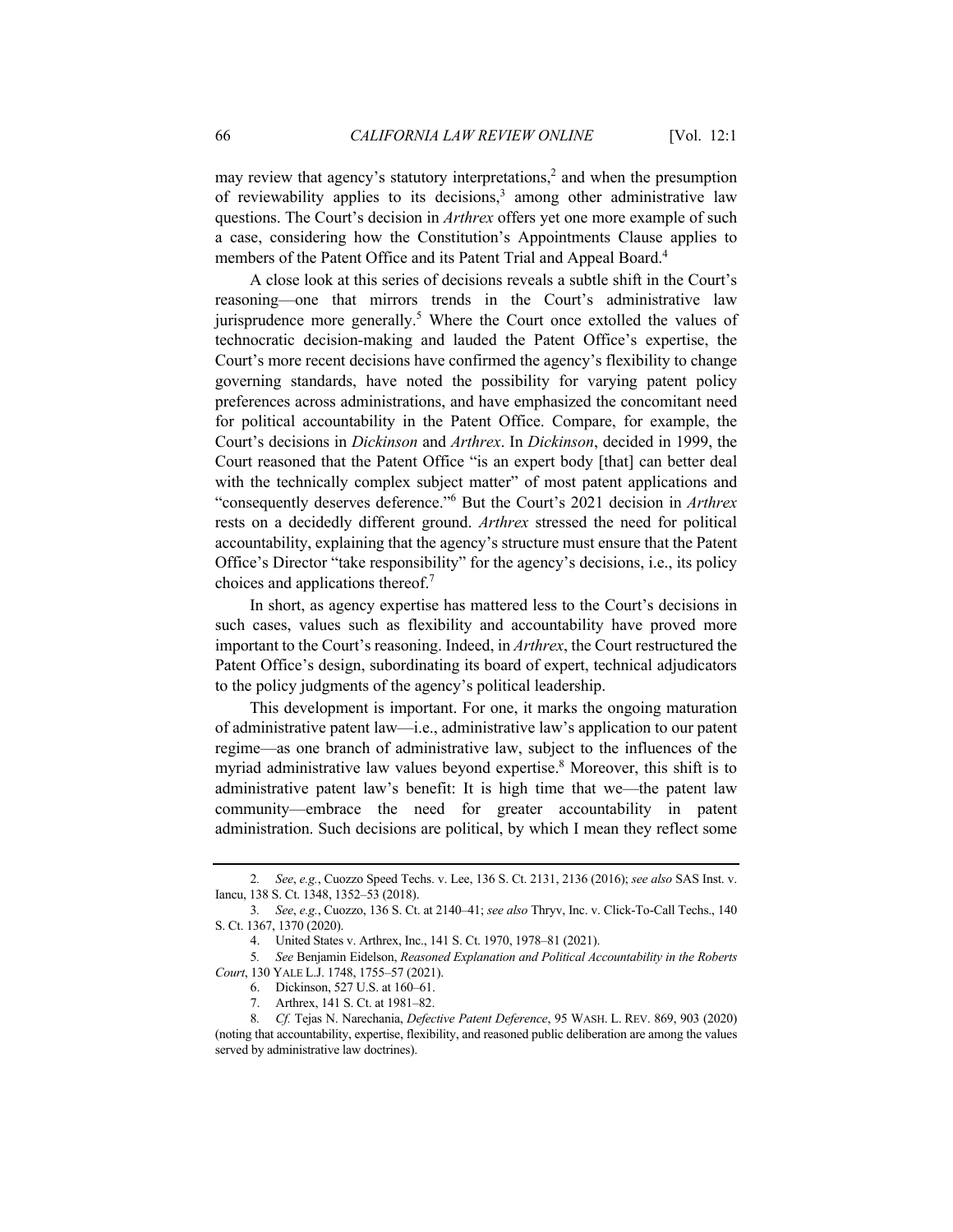settlement of competing patent ideologies.<sup>9</sup> And so it is natural that our usual mechanisms of political control—transparency, participation, and electoral accountability (among others)—have begun to occupy a more prominent place in patent law. We should thus set aside the common fiction that administrative patent decisions flow from inexorable and neutral scientific and economic truths, and instead embrace modes of political governance that allow policymakers to better tailor innovation- and access-governing principles to democratic will.

### I.

## FROM TECHNOCRACY TO DEMOCRACY

Increasingly, patent law is administrative law. In many instances, administrative law principles govern where and how various patent-related decisions are made. The Leahy-Smith America Invents Act reimagined the Patent Office as the locus for a range of decisions once left largely to the courts,  $10$ and thus included several provisions empowering the agency to set policy.<sup>11</sup> Legal scholars have organized multiple symposia and authored countless articles about patent law's place in the administrative state.<sup>12</sup> And, as noted, the Supreme Court has dedicated significant attention to questions of administrative procedure at the Patent Office.<sup>13</sup>

Administrative law is informed by many (if sometimes competing) values—accountability, expertise, flexibility, and reasoned public deliberation, among others. Hence, the Court's decisions regarding the administrative law of our patent regime are beginning to reflect these multitudes, while also suggesting a shift away from expertise's primacy, increasingly favoring accountability and flexibility.

*Dickinson*, which set a cornerstone for the Court's administrative patent law jurisprudence, $14$  is emblematic of the Court's prior focus on expertise. As noted above, the Court's opinion in *Dickinson* described the Patent Office as an "expert body" well-equipped to grapple with the "technically complex subject

See THE FEDERALIST NO. 10 (James Madison).

<sup>10.</sup> Saurabh Vishnubhakat, et al., *Strategic Decision Making in Dual PTAB and District Court Proceedings*, 31 BERKELEY TECH. L.J. 45, 48–49 (2016).

<sup>11</sup>*. See*, *e.g.*, 35 U.S.C. §6(a) (establishing the Patent Trial and Appeal Board); 35 U.S.C. §316(a)(4) (granting the Patent Office Director the power to issue regulations governing inter partes review); *see also* Cuozzo Speed Techs. v. Lee, 136 S. Ct. 2131, 2142 (2016) (explaining that the latter provision gives the Patent Office the power to set out substantive standards governing Patent Office proceedings that are entitled to deference under *Chevron U.S.A. v. Nat. Res. Def. Council*, 467 U.S. 837 (1984)).

<sup>12</sup>*. See*, *e.g.*, Symposium, *Administering Patent Law*, 104 IOWA L. REV. 2299–2734 (2019) (symposium issue comprising fifteen articles); Symposium, 65 DUKE L.J. 1551–1735 (2016) (symposium issue comprising five articles).

<sup>13.</sup> I describe several of these cases throughout the rest of this section.

<sup>14.</sup> Melissa F. Wasserman, *The Changing Guard of Patent Law:* Chevron *Deference for the PTO*, 54 WM.& MARY L.REV. 1959, 2002 (2013); Stuart Minor Benjamin & Arti K. Rai, *Who's Afraid of the APA? What the Patent System Can Learn from Administrative Law*, 95 GEO.L.J. 269, 270 (2007).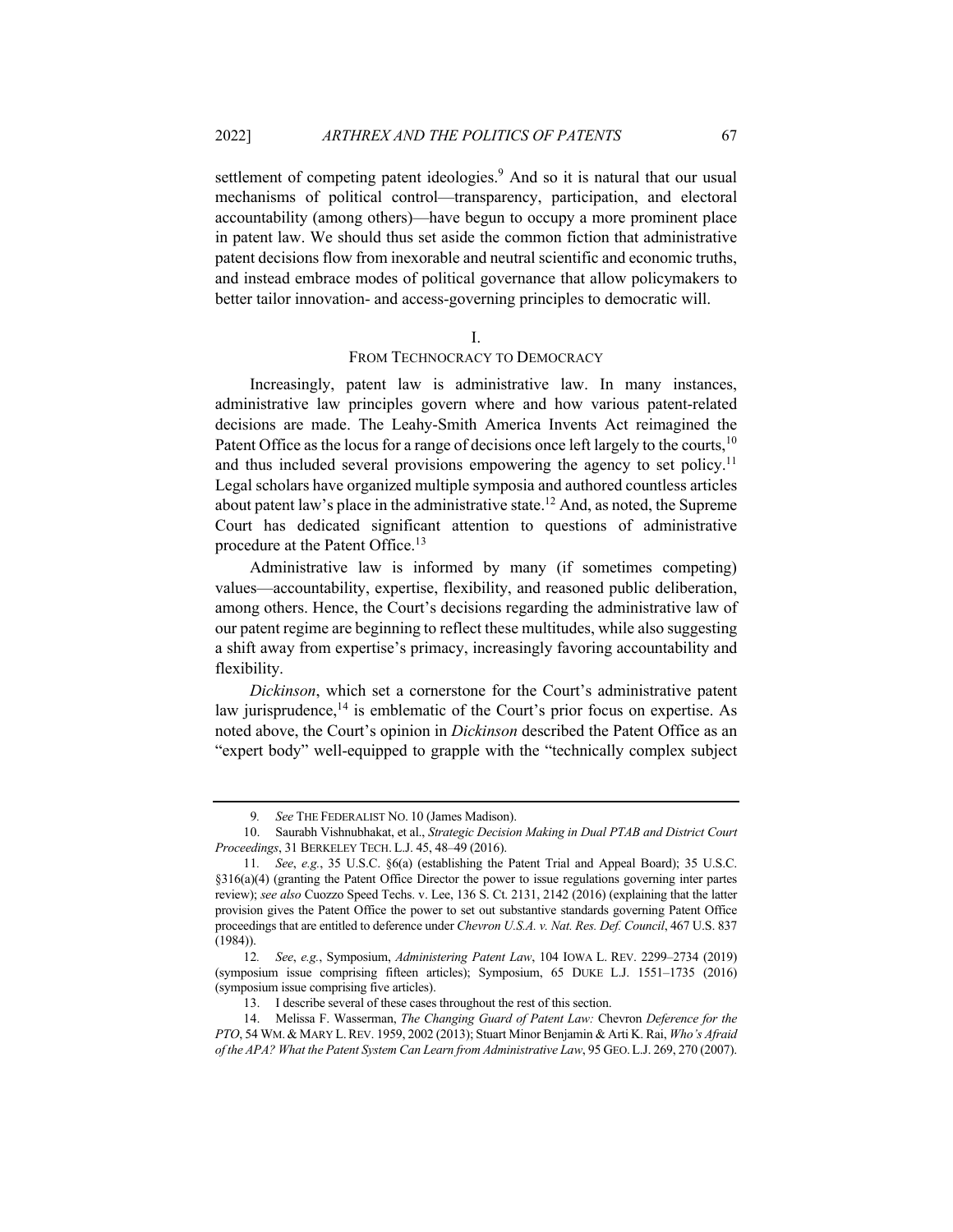matter" at issue in many patent applications, and thus well-deserving of judicial deference.<sup>15</sup> Other decisions similarly emphasized the Patent Office's specialized expertise and the importance of such expertise in the construction of patent statutes.16

But even where the Court has confirmed the importance of agency expertise, it has also increasingly acknowledged limits on the Patent Office's ability to act on its specialized knowledge. In *Kappos v. Hyatt*, for example, the Court agreed that the agency held some "special expertise in evaluating patent applications," but it also noted limits on the Patent Office's ability to meaningfully apply that expertise to every patent application it reviews.<sup>17</sup>

Consider, also, the Court's brushes with the presumption of validity, which was—but is no longer—based on the Patent Office's expertise. An issued patent is presumed valid traditionally because an expert agency has reviewed and approved a patent application.<sup>18</sup> In *KSR*, the Court echoed arguments contending that limits on the Patent Office's ability to find and review all relevant prior art can undermine that presumption.<sup>19</sup> And four years later in *i4i*, the Court explained that agency expertise cannot sustain the presumption where a patent is alleged invalid in view of some new evidence never presented to the agency.<sup>20</sup> Indeed, in *i4i*, the Court expressly rejected the presumption's traditional basis in agency expertise, giving it a new foundation in common law constructions of statutory language. $21$ 

As expertise has become less important to the Court's administrative patent law decisions, other values—agency flexibility and political accountability have begun to occupy a more prominent place in this still-emerging doctrinal space.

*Cuozzo*, for instance, noted that patent applications are reviewed by examiners with relevant expertise—but then went on to emphasize agency flexibility in the form of a "second look" at particular patents and applications.<sup>22</sup> Moreover, while *Cuozzo* affirmed the Patent Office's decision to employ the "broadest reasonable construction" standard in inter partes review, it also suggested that the Patent Office is free to revisit this choice in view of new

<sup>15.</sup> Dickinson v. Zurko, 527 U.S. 150, 160–61 (1999) (highlighting expertise as one primary "reason[] . . . long invoked to justify deference to agency factfinding").

<sup>16</sup>*. See* J.E.M. Ag. Supply v. Pioneer Hi-Bred Int'l, 534 U.S. 124, 144–45 (2001).

<sup>17.</sup> Kappos v. Hyatt, 566 U.S. 431, 445 (2012); *see* Michael D. Frakes & Melissa F. Wasserman, *Is the Time Allocated to Review Patent Applications Inducing Examiners to Grant Invalid Patents?: Evidence from Micro-Level Application Data*, 99 REV.ECON.&STAT. 550, 554–55 (2017) (finding that patent examiners face binding time constraints that induce them to grant invalid patents).

<sup>18.</sup> KSR Int'l v. Teleflex Inc., 550 U.S. 398, 426 (2007) (explaining "the rationale underlying the presumption" as "that the [Patent Office], in its expertise, has approved the claim").

<sup>19</sup>*. Id*. at 426–27; *see also* Narechania, *supra* note 8, at 892–93.

<sup>20.</sup> Microsoft Corp. v. i4i Ltd., 564 U.S. 91, 108–11 (2011) ("Simply put, if the PTO did not have all material facts before it, its considered judgment may lose significant force.").

<sup>21</sup>*. Id*. at 101–07, 112–13.

<sup>22.</sup> Cuozzo Speed Techs. v. Lee, 136 S. Ct. 2131, 2144 (2016).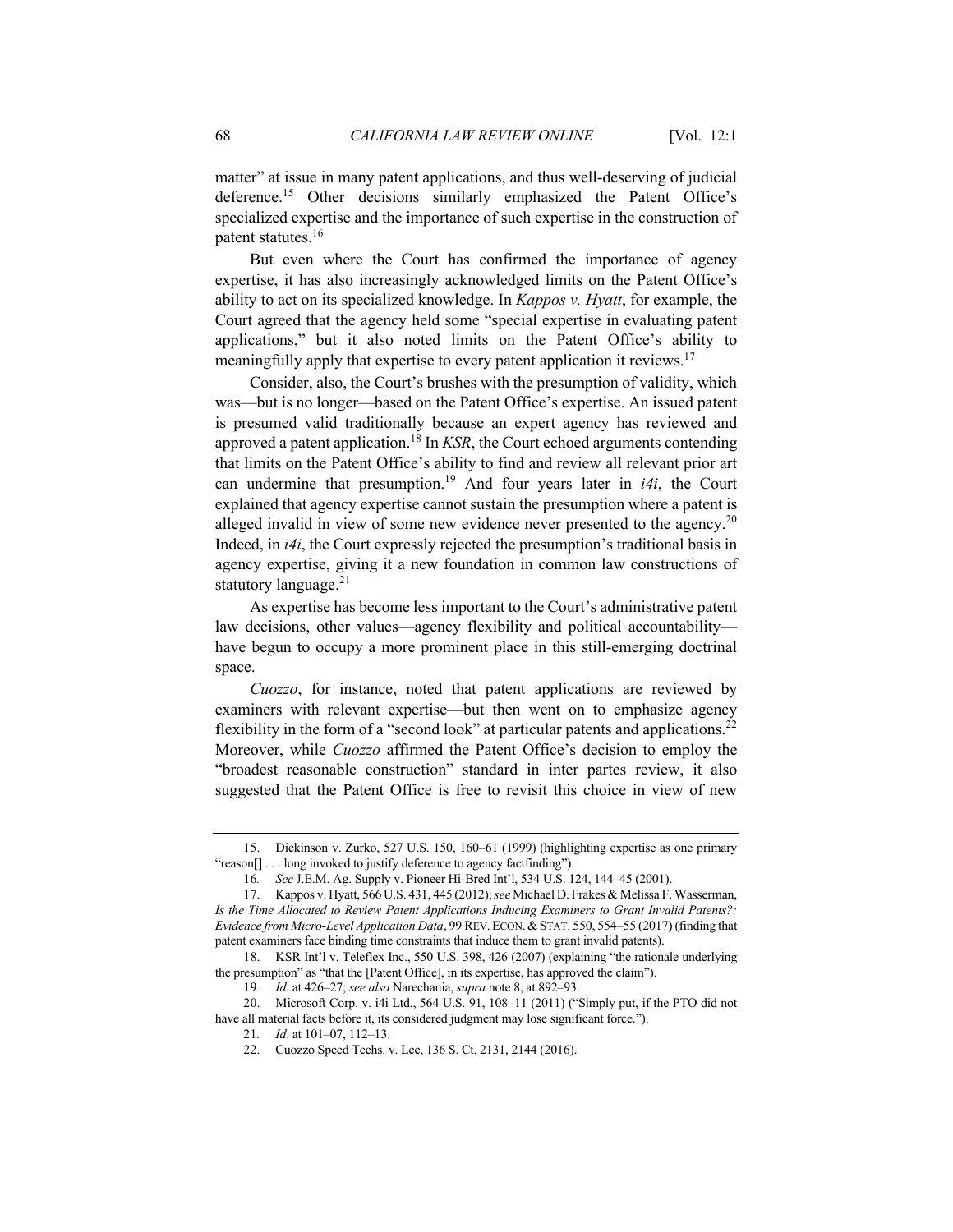information, shifting preferences, or evolving expertise.<sup>23</sup> And, in 2018, the Patent Office did indeed revisit this standard under Director Andrei Iancu, replacing it with the ordinary meaning standard typically applied in litigation.<sup>24</sup>

*Oil States*, decided in 2018, is similar.25 In affirming the Patent Office's constitutional power to review and rescind issued patents in inter partes proceedings, the Court endorsed Congress's power to create a more flexible patent examination regime.<sup>26</sup> Moreover, *Oil States*'s reasoning rests in part on *Newport & C. Bridge Co.*, which emphasized the need for administrative flexibility and, while recognizing the possibility that officials may abuse this power, explained that the recourse for unreasonable exercises of such discretion is at the polls rather than in the courts.<sup>27</sup>

*Arthrex* is a culmination of this shift away from expertise and toward accountability. *Arthrex* concerned the Patent Trial and Appeal Board, which hears inter partes review proceedings (among other matters). That Board is staffed by hundreds of Administrative Patent Judges, who are statutorily required to possess specialized expertise.28 In *Arthrex*, the Court considered whether these Administrative Patent Judges are inferior officers (who may be appointed without the Senate's approval) or principal officers (who require the Senate's confirmation).29 The Court concluded that so long as Administrative Patent Judges issue final patentability decisions on behalf of the United States, they carry out the duties of principal officers.<sup>30</sup> And so, in order to bring the scheme of inter partes review in line with its view of the Constitution's Appointments Clause, the Court granted the Patent Office's Director the power to review the decisions of the Patent Trial and Appeal Board.<sup>31</sup> This remedy, the Court reasoned, ensures that the powers exercised by Administrative Patent Judges are

<sup>23</sup>*. Id.* at 2146.

<sup>24</sup>*. See Changes to the Claim Construction Standard for Interpreting Claims in Trial Proceedings Before the Patent Trial and Appeal Board*, 83 Fed. Reg. 51,340, 51,340–41 (Oct. 11, 2018).

<sup>25.</sup> Oil States Energy Servs. v. Greene's Energy Grp., 138 S. Ct. 1365, 1374–75 (2018).

<sup>26</sup>*. Id.*

<sup>27.</sup> *Id.* at 1357 (citing Newport & C. Bridge Co. v. United States, 105 U.S. 470, 479–81 (1881)); *see* Oil States, 138 S. Ct. at 1380 (Gorsuch, J., dissenting). In *Oil States*, Justice Gorsuch seemed to lament the possibility that a political appointee may oversee this process of reviewing a patent's validity. *Id*. In *United States v. Arthrex*, however, Justice Gorsuch embraced such political accountability. 141 S. Ct. 1970, 1988–90 (2021) (Gorsuch, J., concurring in part). Taken together, Justice Gorsuch seems to believe (perhaps incongruously) that the independent judiciary is better suited to these matters vis-à-vis agencies—but that political (or politically-accountable) agency decisions are better than independent, technical-expertise-informed ones.

<sup>28.</sup> 35 U.S.C. §6(a).

<sup>29.</sup> 141 S. Ct. at 1976 (citing U.S. CONST., art. II, § 2, cl. 2).

<sup>30</sup>*. Id*. at 1979–81, 1985–86.

<sup>31</sup>*. Id*. at 1986; *see also* Christopher J. Walker & Melissa F. Wasserman, *The New World of Agency Adjudication*, 107 CALIF.L.REV. 141, 188–90 (2019). An alternative might have been to require Senate confirmation of all Administrative Patent Judges. *Arthrex*, 141 S. Ct. at 1990 (Gorsuch, J., concurring in part). But the Court seems to have (implicitly, but rightfully) deemed that possibility too infeasible. *See* Richard Pierce, *Standing Law Is Inconsistent and Incoherent*, YALE J. ON REG. NOTICE & COMMENT (Sept. 7, 2021), https://perma.cc/987A-FAT7.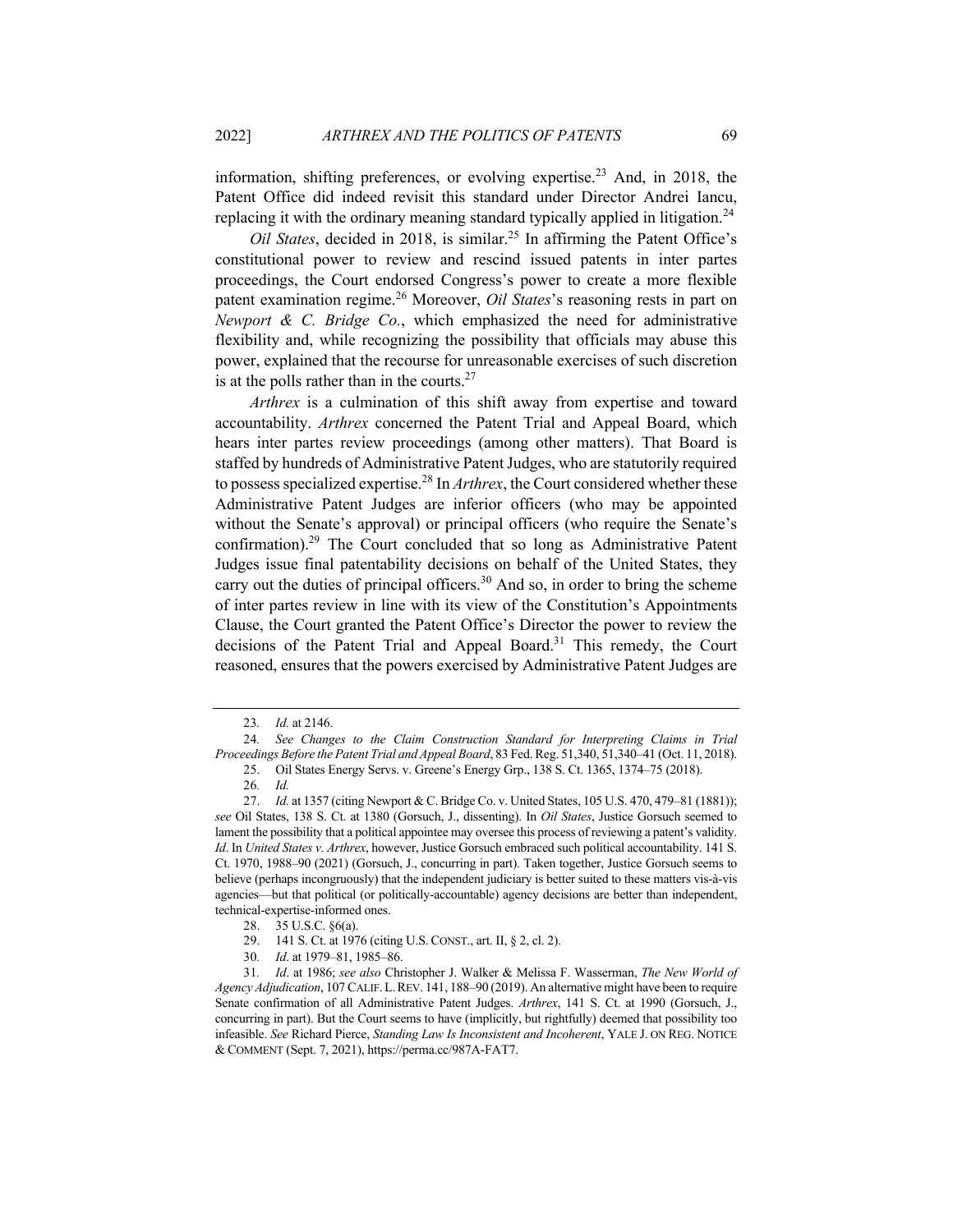consistent with those of inferior officers, and vests the powers of a principal officer—namely, the power to issue final patentability decisions—with the Director, a political appointee confirmed by the Senate and removable by the President.<sup>32</sup>

The Court reasoned that this structure is necessary for reasons of political accountability. In its view, the Executive Vesting Clause and the Appointments Clause, read together, demand a chain of political accountability for Executive Branch decisions.<sup>33</sup> If an officer makes poor decisions, the President can fire him; and if the President fails to fire officers who make poor decisions, then the voting public can elect new leadership.<sup>34</sup> In short, the Court was willing indeed, it felt commanded by the Constitution—to subordinate the Administrative Patent Judges' expertise to this particular species of political accountability.

Moreover, the dispute between the Court's majority opinion and Justice Thomas's principal dissent centered not on *whether* the Constitution demands political accountability, but rather *what sort* of political discipline it requires. Justice Thomas explained that though the Patent Office's Director could not, under the then-extant statutory scheme, directly review patentability decisions, the Director had several other means of controlling them—by de-instituting the proceeding altogether, by ordering rehearing, and by changing the composition of the presiding panel of Administrative Patent Judges.<sup>35</sup> This "functional power over the [Patent Trial and Appeal] Board," said Justice Thomas, should have been more than sufficient to satisfy the Constitution's demands for accountability.<sup>36</sup>

Meanwhile, Justice Breyer's separate dissent echoed the Court's approach in *Dickinson* (a majority opinion which he authored), reasoning that Congress was correct to offer some insulation between the Administrative Patent Judges and the political appointee at the head of agency. In his view, "the technical nature of patents, the need for expertise, and the importance of avoiding political interference . . . justify the restriction upon the Director's authority" to directly review the Board's decisions.<sup>37</sup> *Arthrex* thus offers a microcosm of the Court's evolving administrative patent jurisprudence: Though agency expertise might have been central to the Court's reasoning in earlier cases like *Dickinson*, the Court's focus has since moved slowly but decidedly away from expertise in favor of concerns such as flexibility and accountability.

37*. Id*. at 1996 (Breyer, J., concurring in part).

 <sup>32.</sup> Arthrex, 141 S. Ct. at 1986–87.

<sup>33.</sup> *Id*. at 1976, 1985–86.

<sup>34</sup>*. See id*. at 1985–86.

<sup>35</sup>*. Id*. at 2001–02 (Thomas, J., dissenting).

<sup>36</sup>*. Id*.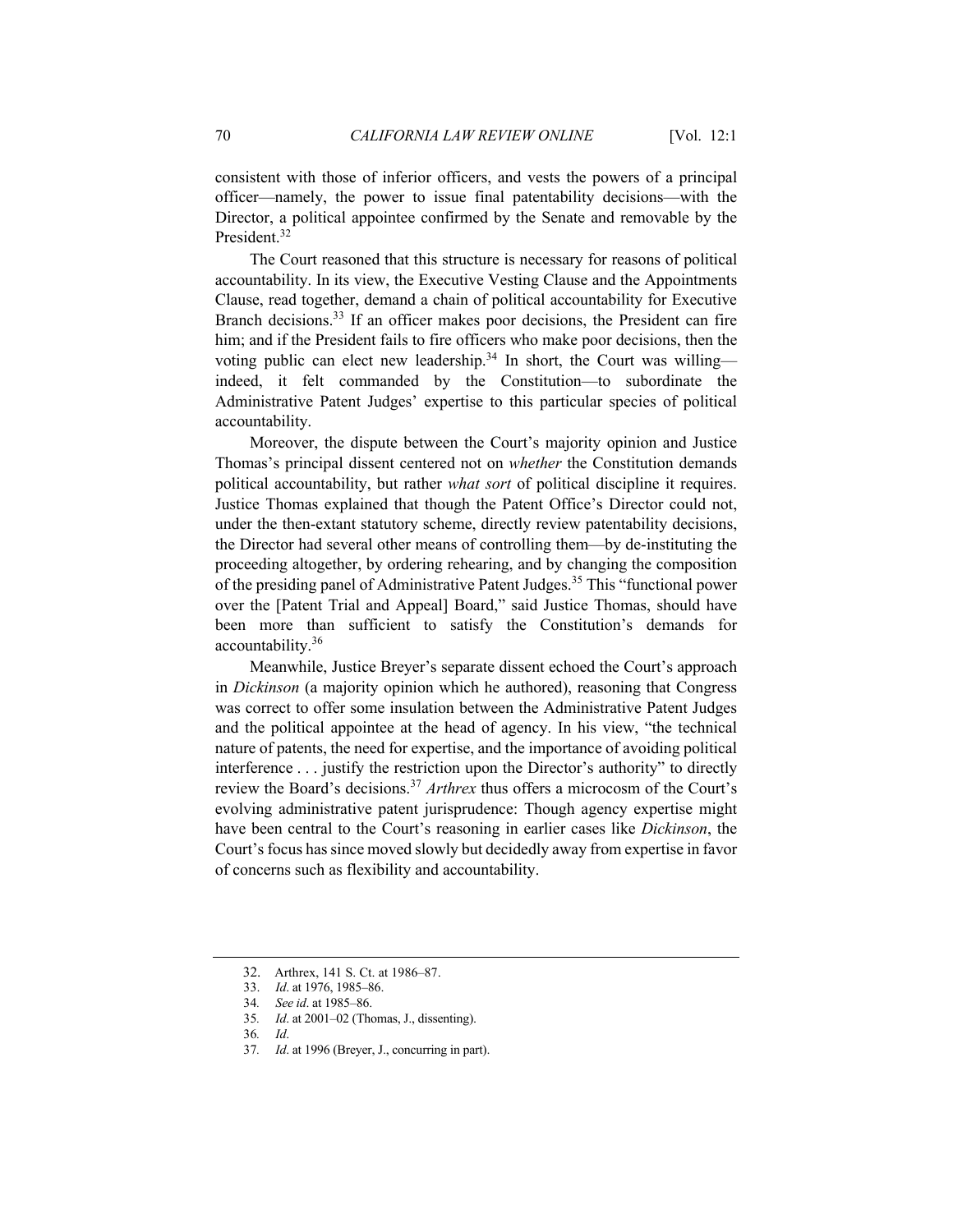#### II.

# ADMINISTRATIVE PATENT LAW'S NEW POLITICS

So what should we make of this shift in the Court's more recent administrative patent law jurisprudence?

For one, this shift is itself notable insofar as it signals the future of the Court's administrative patent law cases—and maybe even its administrative law jurisprudence more generally.<sup>38</sup> Other recent cases note that "[a]gency policymaking is not a rarified technocratic process," embracing instead a view that agency decisions are often and unavoidably informed by "unstated considerations of politics" as well as "the legislative process, public relations, interest group relations, foreign relations, and national security concerns (among others)."<sup>39</sup> And so the Court has concluded that reconciling these many competing concerns is more than a simple question of welfare. It is a question of values better left to politically-accountable actors. Looking ahead, then, administrative law—and administrative patent law—seems likely to continue to reflect these concerns in future matters, $40$  and so patent scholars, policymakers, and practitioners should be mindful of the Court's new focus.

This shift, moreover, is not just important, it is to administrative patent law's benefit. We must embrace patent law's unavoidable politics. In my view, patent law and practice has too long embodied an implicit fiction that decisions about patentability flow from inexorable scientific rules, and that decisions about patent policy can rest on neutral principles of economic welfare. But many of these matters are decidedly not neutral, and they cannot be solved with the mere application of expertise. Indeed, expertise can be—and has been—made malleable. And so these matters are inherently ideological, and therefore demand some *political* settlement.<sup>41</sup> The view, for example, that patent rights ought to be stable to promote investment in innovative activity reflects an ideological judgment—a specific view about which patent policies are best for society. But stability and honoring investment-backed expectations are only two of the considerations that shape patent policy; others, such as access to technology and equity, may counsel in favor of a different policy regime. Reconciling these competing concerns is a question of values better left to modes of democratic settlement than to technocratic applications of expertise. The Court's recent shift, then, is welcome for its focus on the structure of patent's political institutions, with a particular eye to concerns such as accountability and transparency.

<sup>38</sup>*. See* Peter Lee, *The Supreme Assimilation of Patent Law*, 114 MICH. L.REV. 1413, 1431–35 (2016) (explaining that the Supreme Court has declined to treat the administrative patent regime exceptionally, instead assimilating it into administrative law's mainstream). *But see* Eidelson, *supra* note 5, at 1757 (sounding a caution about predicting the Court's future performance from past behavior).

<sup>39.</sup> U.S. Dep't of Commerce v. New York, 139 S. Ct. 2551, 2573 (2019) (quotation mark omitted).

<sup>40</sup>*. See* Eidelson, *supra* note 5, at 1755–58.

<sup>41</sup>*. See* THE FEDERALIST No. 10 (James Madison); *see also* Paul Gugliuzza, *Patent Law's Deference Paradox*, 106 MINN. L. REV. (2022) (noting patent law's increasing polarization).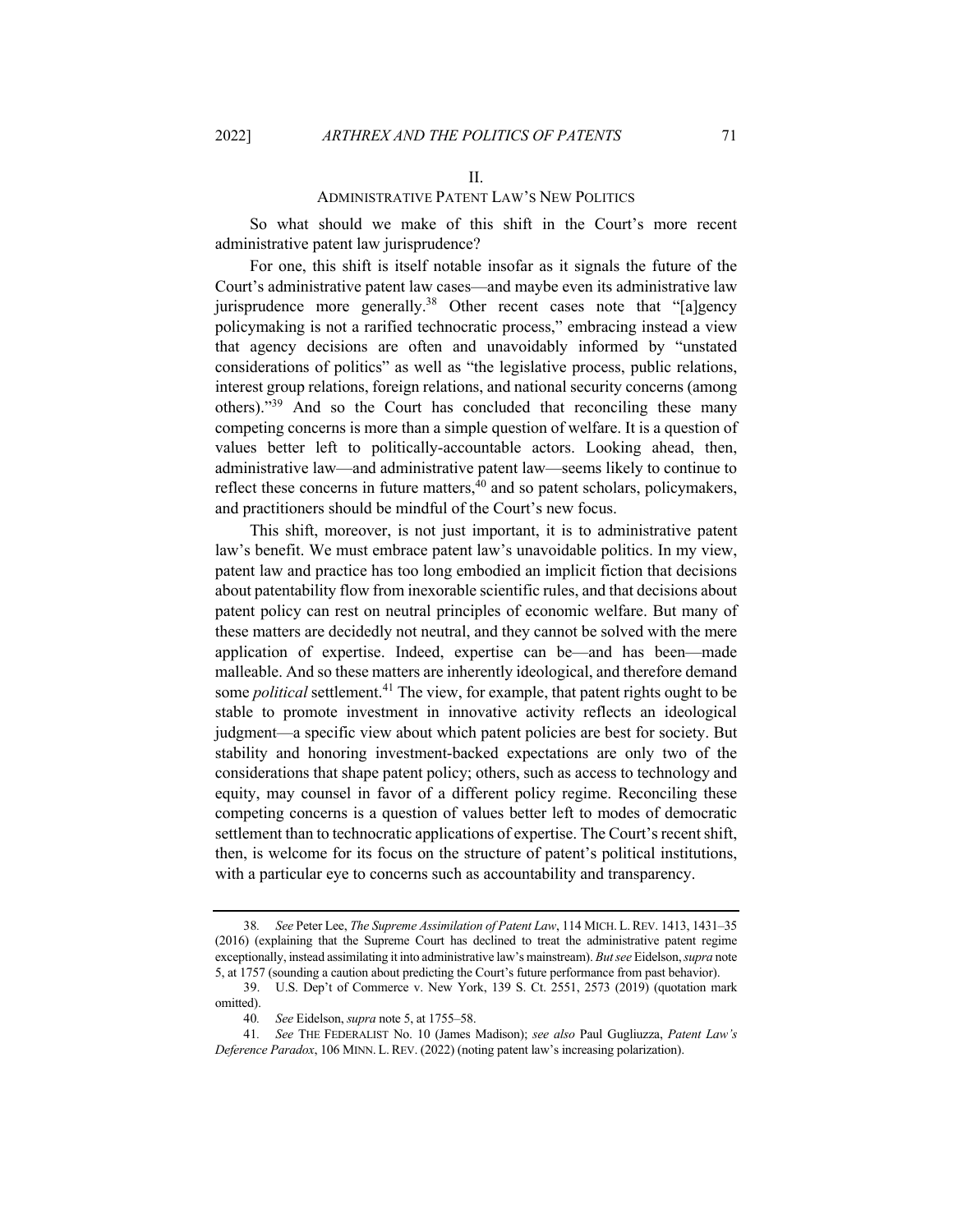Consider, for example, three policies implemented by Director Iancu during the Trump Administration, which help to highlight the inherently ideological and political nature of administrative patent law decisions. One, Director Iancu promulgated new guidelines regarding the patentability of certain inventions,42 guidelines that may seem inconsistent with the Supreme Court's decision in *Alice Corp. v. CLS Bank*. <sup>43</sup> Where these new guidelines permit patent examiners to approve more patent applications than under prior rules, that is a consequence that does not flow from objective facts about the invention or the relevant prior art, but rather from a policy choice regarding the appropriate scope of patent protection. Two, the Patent Office's decision (noted above) to adopt the ordinary meaning standard in inter partes review reflects a policy view about the scope of a patentee's (and the public's) reasonable reliance on the validity of an issued patent.44 And three, Director Iancu's decisions to forgo instituting inter partes review in light of ongoing litigation reflect a view regarding the appropriate institutional arrangement of patent adjudication.45 I do not mean to critique or endorse any of these new policies per se. I simply mean to highlight that each of these policies reflects embedded choices about respective tradeoffs—between incentives for innovation and access to technology, between the reasonable reliance interests of patentees and the public's right to ensure that patent monopolies are kept within their lawful scope, and between judicial litigation and administrative adjudication. Insofar as these decisions evade public scrutiny or escape accountability, they merit an important process critique.<sup>46</sup> The patent law community should debate these decisions, each of which requires balancing competing values, and the Patent Office's policies should account for those public dialogues.47 And so *Arthrex*'s embrace of political accountability is good for our administrative patent system. It helps to ensure that such significant decisions reflect the views of political leadership, informed by and accountable

<sup>42</sup>*. 2019 Revised Patent Subject Matter Eligibility Guidance*, 84 Fed. Reg. 50, 55 (Jan. 7, 2019).

<sup>43.</sup> Alice Corp. v. CLS Bank Int'l, 573 U.S. 208 (2014); *see also* Pamela Samuelson (@PamelaSamuelson), TWITTER, (Sept. 26, 2018, 9:18 AM) [https://perma.cc/8XSP-ESDK] (suggesting that the Patent Office's new guidance attempts to "[o]verrule the Supreme Court").

<sup>44</sup>*. Changes to the Claim Construction Standard for Interpreting Claims in Trial Proceedings Before the Patent Trial and Appeal Board*, 83 Fed. Reg. 51,340, 51,349 (Oct. 11, 2018).

<sup>45</sup>*. See* NHK Spring Co. v. Intri-Plex Techs., IPR2018-00752, Paper 8 (PTAB Sept. 12, 2018) (precedential); Apple Inc. v. Fintiv, Inc., IPR2020-00019, Paper 15 (PTAB May 13, 2020) (precedential).

<sup>46</sup>*. See* Narechania, *supra* note 8, at 939–40 (critiquing the Patent Office's eligibility guidelines on process grounds); Petition for a Writ of Certiorari at 26–29, Mylan Labs. v. Janssen Pharms., (No. 21-202) (filed Aug. 9, 2021) (contending that the *NHK*-*Fintiv* Rule, *supra* note 44 and accompanying text, is procedurally defective for its failure to invite and reflect on public comment); Petition for a Writ of Certiorari at 3, Apple Inc. v. Optis Cellular Tech. (No. 21-118) (filed July 26, 2021) (similar).

<sup>47.</sup> *See* Kali Murray, *First Things First: A Principled Approach to Patent Administrative Law*, 42 JOHN MARSHALL L. REV. 29, 61–62 (2008) (suggesting that, to reconcile patent law with administrative law principles, patent administration must welcome participation by patent civil society); *see generally* Kali Murray, *Rules for Radicals: A Politics of Patent Law*, 15 J. INTELL. PROP. L. 63 (2006) (similarly arguing for greater participatory mechanisms in patent administration).